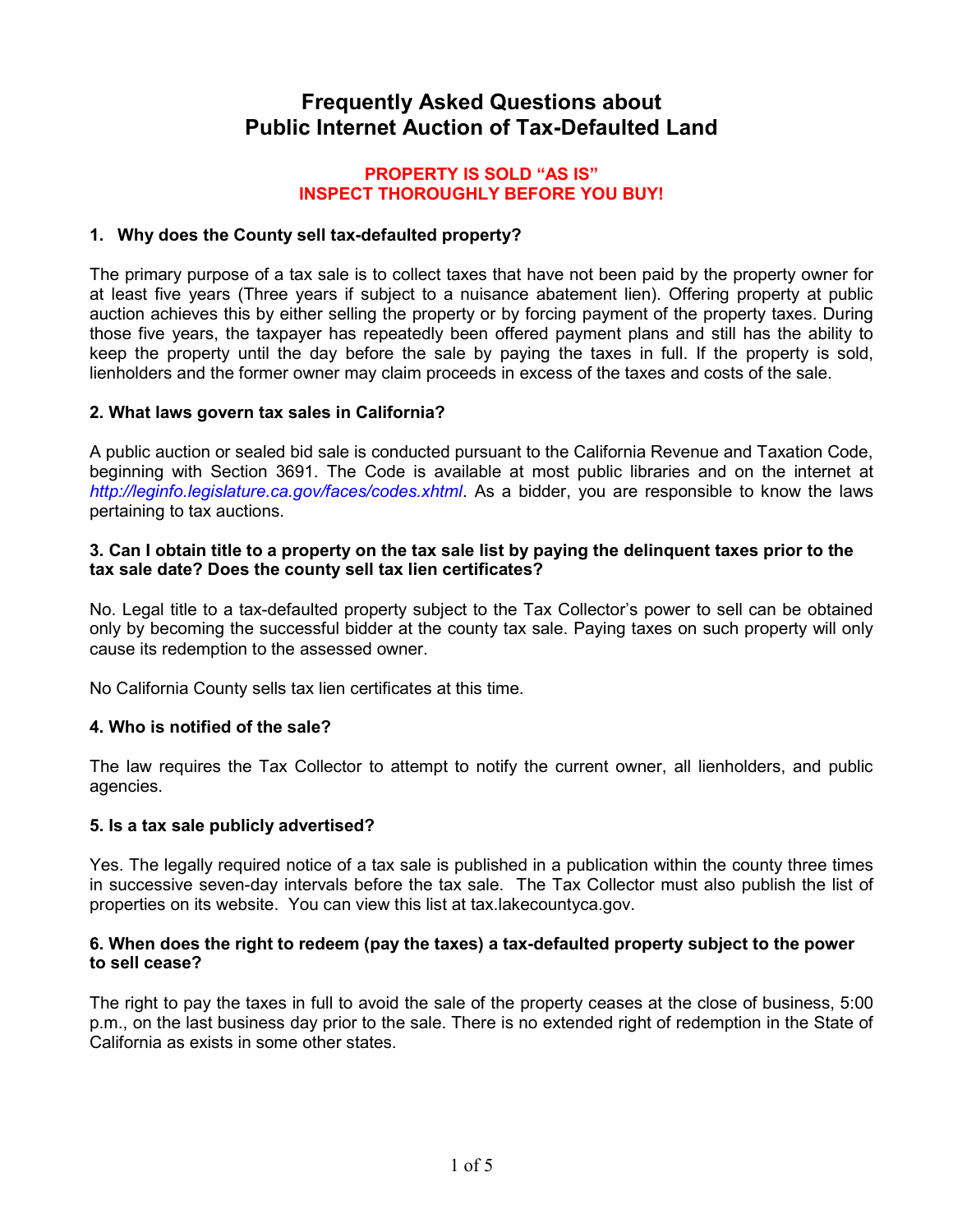## 7. How is the minimum bid on a tax sale property determined?

State law dictates that the minimum bid on a tax-defaulted parcel offered by the Tax Collector at public auction shall be no less than the total amount to redeem the property plus costs. The minimum bid may be lowered, at the Tax Collector's discretion, if a parcel does not sell at the original minimum bid.

#### 8. Does the County guarantee the property?

All properties are sold as is. Be an informed bidder. Prospective purchasers are urged to examine the title, location and desirability of the properties available to their own satisfaction prior to the sale. The County makes no guarantee, expressed or implied, relative to the title, location or condition of the properties for sale. In addition, the County assumes no responsibility, implied or otherwise, that the properties are in compliance with zoning ordinances, mining and reclamation regulations conform to building codes and permits and/or any other applicable regulations or permits. No government entity is liable for damages sustained to property purchased at public auction, including from the time of the sale until the recordation of the tax deed to the purchaser. Any personal property, such as mobile homes without permanent foundation or equipment on the property, is not part of the sale. ALL SALES ARE FINAL.

#### 9. Do liens or encumbrances on a tax-defaulted property transfer to the new owner after purchase of the property at a tax sale?

A title search initiated at the purchaser's expense should reveal any liens or encumbrances of record on a property in the tax sale. Per Revenue and Taxation Code Section 3712:

"The deed conveys title to the purchaser free of all encumbrances of any kind existing before the sale, except:

- a. Any lien for installments of taxes and special assessments, which installments will become payable upon the secured roll after the time of the sale.<sup>1</sup>
- b. The lien for taxes or assessments or other rights of any taxing agency which does not consent to the sale under this chapter.
- c. Liens for special assessments levied upon the property conveyed which were, at the time of the sale under this chapter, not included in the amount necessary to redeem the taxdefaulted property, and, where a taxing agency which collects its own taxes has consented to the sale under this chapter, not included in the amount required to redeem from sale to the taxing agency.
- d. Easements, constituting servitude upon or burdens to the property, water rights, the record title to which is held separately from the title to the property, and restrictions of record.
- e. Unaccepted, recorded, irrevocable offers of dedication of the property to the public or a public entity for a public purpose, and recorded options of any taxing agency to purchase the property or any interest therein for a public purpose.
- f. Unpaid assessments under the Improvement Bond Act of 1915 (Division 10 (commencing with Section 8500) of the Streets and Highways Code) which are not satisfied as a result of the sale proceeds being applied pursuant to Chapter 1.3 (commencing with Section 4671) of Part 8.
- g. Any federal Internal Revenue Service liens which, pursuant to provisions of federal law, are not discharged by the sale, even though the Tax Collector has provided proper notice to the Internal Revenue Service before that date. 2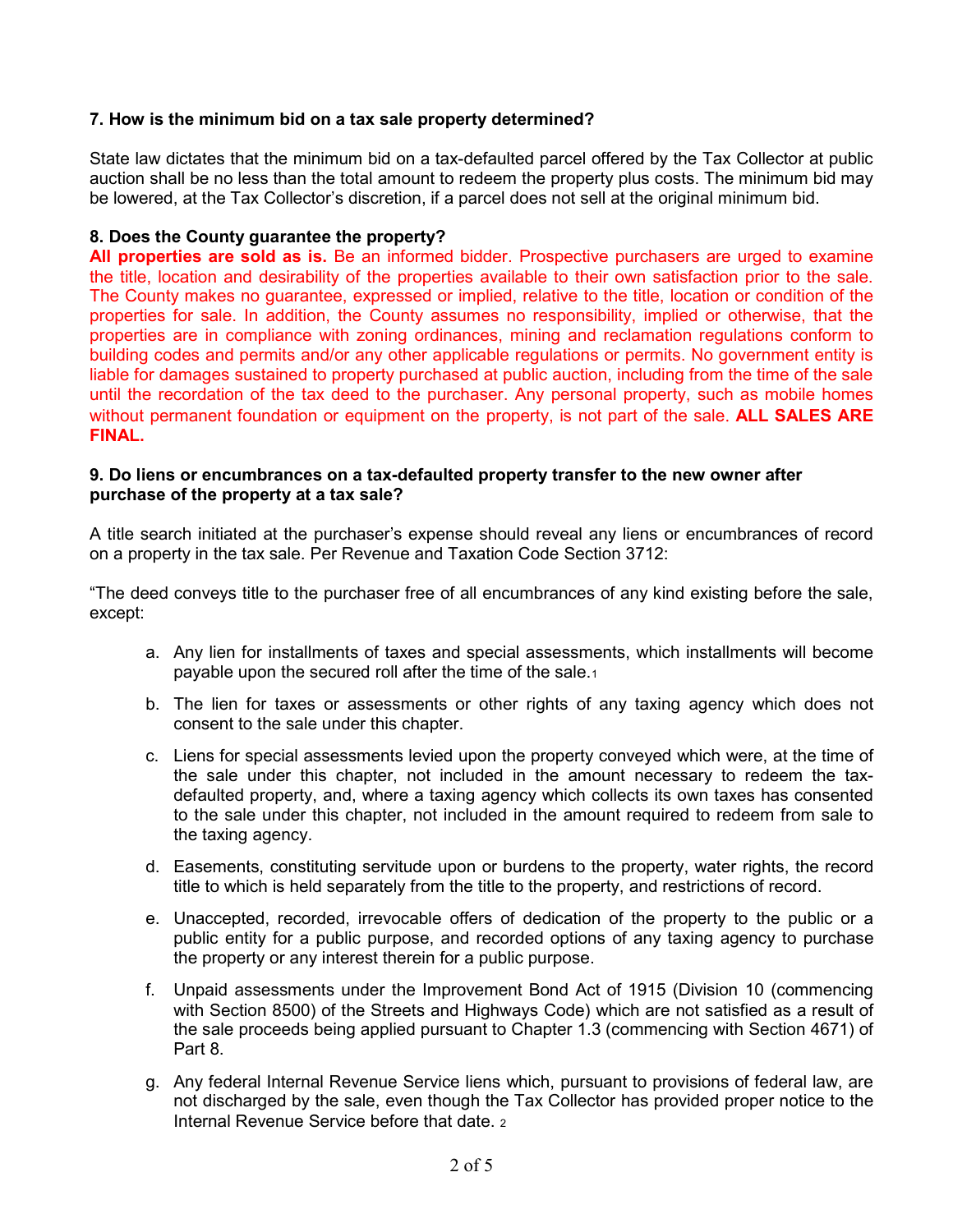- h. Unpaid special taxes under the Mello-Roos Community Facilities Act of 1982 (Chapter 2.5,commencing with Section 53311, of Part 1 of Division 2 of Title 5 of the Government Code) that are not satisfied as a result of the sale proceeds being applied pursuant to Chapter 1.3 (commencing with Section 4671) of Part 8.
- 1 The delinquent taxes and the 2021/2022 secured taxes will be paid in full.
- <sup>2</sup>The IRS has the right to redeem the property from the purchaser up to 120 days after the sale. If no action is taken within this period, the lien is extinguished.

# 10. How do I find a property I'd like to bid on at the tax sale?

Vacant land (which accounts for most properties offered at this tax sale) may not have a street (situs) address. The County Assessor's plat maps and map books can determine its approximate geographical location. Improved properties frequently (but not always) will bear a street address, making it easier to determine the general location. Exact boundary lines of a property can be determined only by a survey of the property undertaken at the purchaser's expense. Assessor's plat maps may be downloaded from the bid4assets.com website or may be purchased from the County Assessor's Office.

## 11. How can I determine what use I can make of a tax sale property before I purchase it?

No expressed or implied warranty is given with respect to the parcels, and they are sold on an "as is basis". Bidders are responsible for knowing what they are purchasing. The Planning Department can provide zoning, General Plan designation, water source and other information. Examine the County Recorder's records for any recorded easements on a property.

## 12. How can I register as a bidder?

Bid4Assets.com will register bidders. Before bidding on any property, you must follow the instructions on Bid4Assets home page regarding how to register as a bidder. Lake County requires that bidders fund a Bid Deposit through Bid4Assets prior to bidding. Bidders are advised to arrange for their deposits early to make sure that they are eligible to bid. The Tax Collector's Office will not be registering bidders nor accepting bids and all questions will be directed to Bid4Assets.com.

#### 13. How does the bidding process proceed?

All parcels will be sold by Auction ID. Minimum bids will be as stated per parcel and each raise will be in increments of at least \$100 until the close of the auction starting on June 08, 2021 at the stated time on Bid4Assets.com website. For a more detailed explanation of the bidding process, log on to www.bid4assets.com. You may also bid by fax if you do not have access to the Internet. The Offline Bid Form is available at the Bid4Assets website or by directly contacting Bid4Assets. More information and instructions are available by calling Bid4Assets 1-877-427-7387.

## 14. How can a successful bidder pay for a property at the tax sale?

Payment in full to Bid4Assets is required no later than 1:00 PM PST (4:00 PM EST) on June 04, 2022. (within three business days of the close of the auction). Only a successful bidder has the opportunity to purchase County assets. If the successful bidder defaults, under California State Law, the County cannot resort to the second highest bidder. If payment policy is not adhered to, the bid deposit will be forfeited to the County and the successful bidder may be banned from future sales for five years.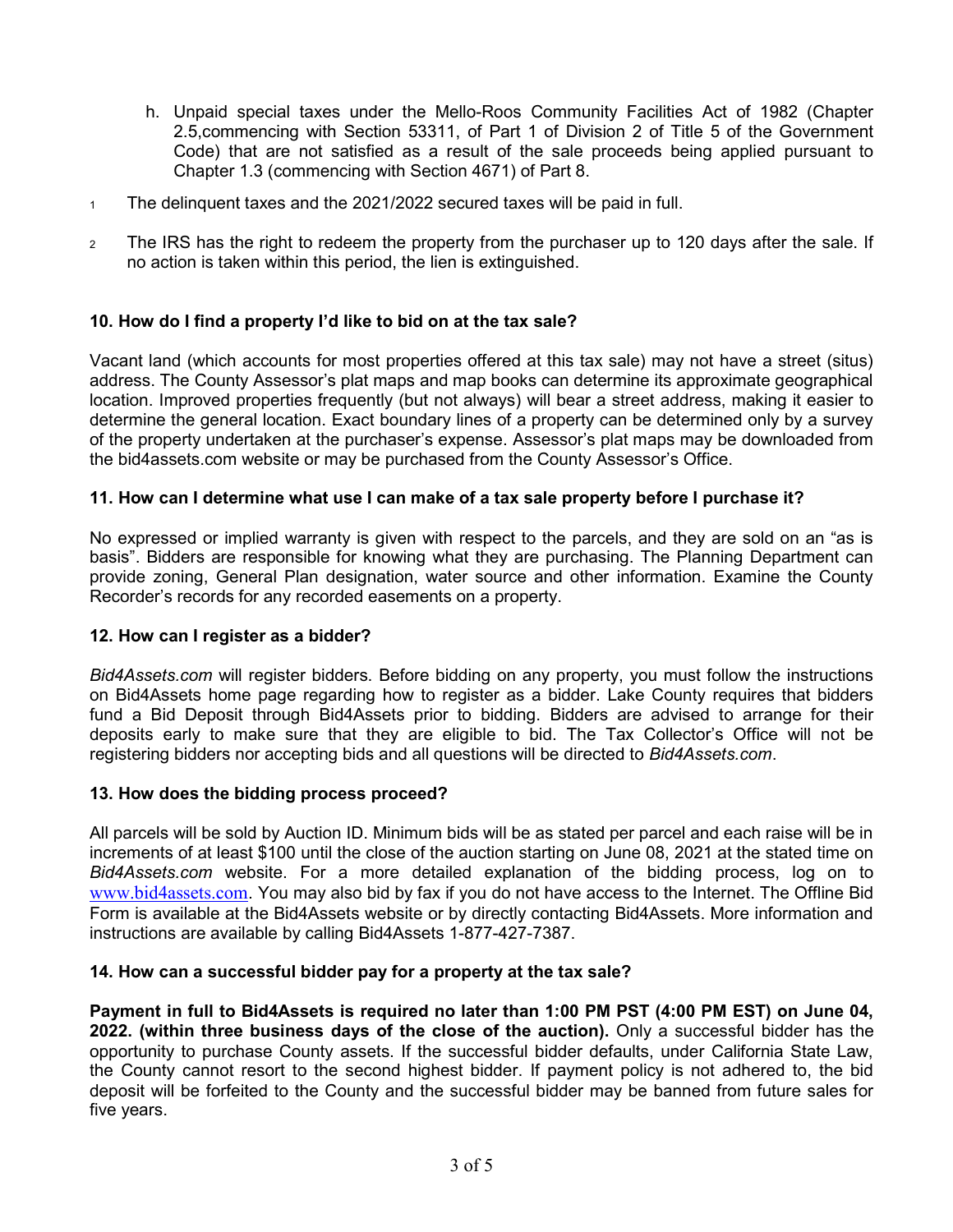# 15. If I am the successful bidder, how can I hold title (vesting)?

The vesting on the Tax Deed will be as shown on the Deed Information form that you completed with Bid4Assets prior to accessing the deposit instructions. We cannot advise you in this area but some of the most common ways in which property is vested are listed below. You may wish to consult an attorney. If you would like the property to be deeded to a trust, we would need the name, date and trustees of the trust. Title is vested in the name of the actual purchaser. If title is to be vested differently, we require a notarized letter from the individual for whom you are acting as an agent, stating the manner in which title is to be vested.

A Single Man A Single Woman An Unmarried Man An Unmarried Woman A Married Man A Married Woman A Widower (Man) A Widow (Woman) Husband and Wife as Joint Tenants Tenants in Common A Married Man as His Sole and Separate Property A Married Woman as Her Sole and Separate Property A Corporation A Public Agency

## 16. How soon can I take possession of a property after purchase at the tax sale?

The successful bidder may take possession of a property immediately after making payment in full and the tax deed to the purchaser has been recorded. Tax deeds are recorded approximately thirty to sixty days after payment is received.

## 17. What steps should I take if there are occupants living on the property or personal property left on the premises?

This is a civil matter that could involve eviction proceedings or a disposition of personal belongings. You may wish to seek private legal advice for more information.

## 18. Is property purchased in a tax sale eligible for title insurance?

The former owner has one year from the date of recording of the tax deed to challenge the validity of the tax sale (Revenue and Taxation code 177, 3725 and 3726). During this one-year challenge period, it may not be possible to obtain a title insurance policy from a title company. Occasionally, a quiet title action is necessary if there has been an irregularity in the title prior to the tax sale. In the event that the former owner is successful at overturning the sale, the sale price would be returned to the purchaser, but any improvements made to the property would not be reimbursed to the person that made them.

## 19. What happens to property that does not sell at the tax sale? Can the property be purchased directly from the county?

The owner's right to redeem the property revives if not sold. The unsold properties will be offered at subsequent tax sales until redeemed or sold. Bidders interested in a particular property should check the bid4assets.com website to see if the property is being re-offered. Properties cannot be purchased directly from the county because the property must be sold at auction.